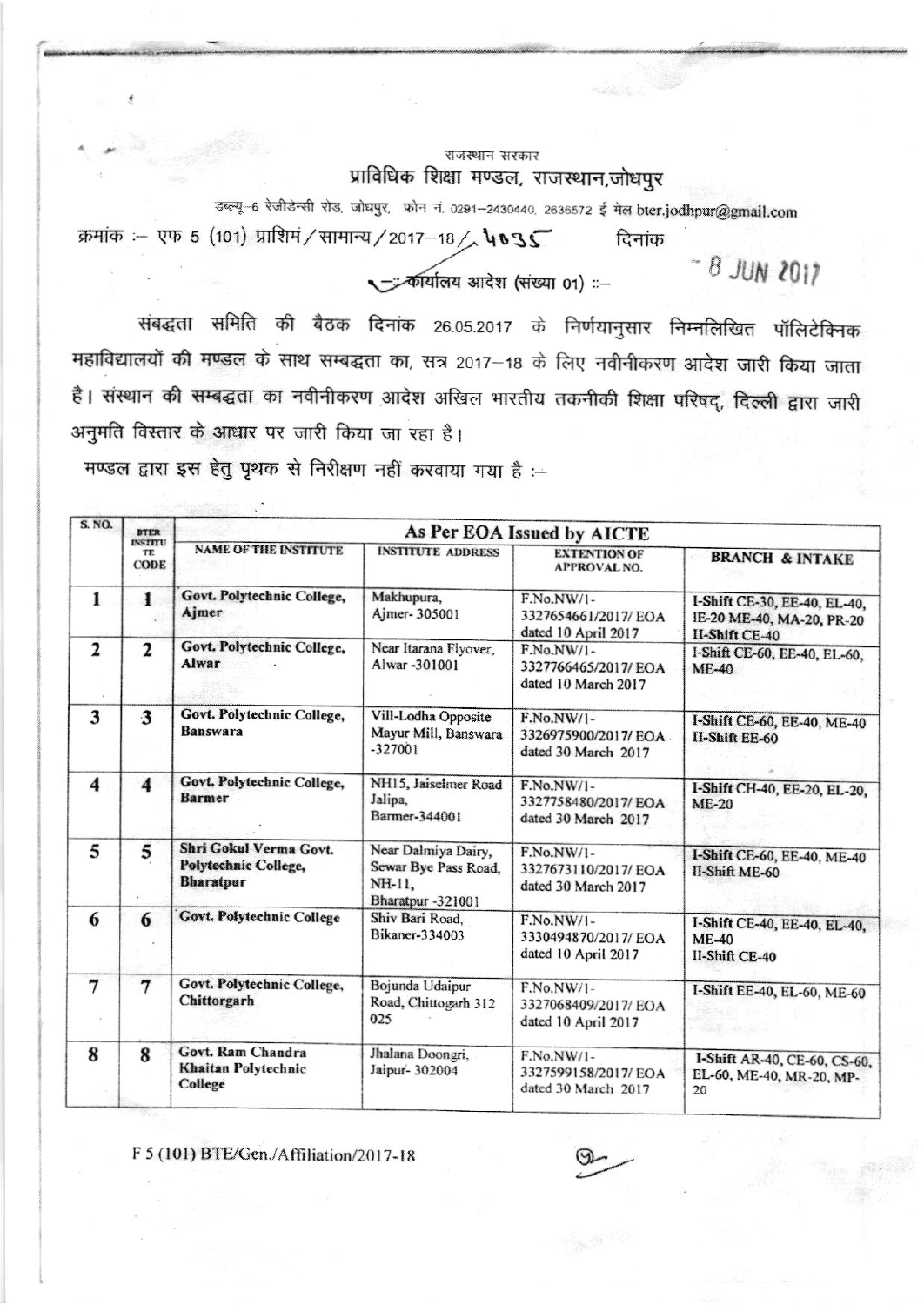| 141 | 196 | Aryabhatta College of<br><b>Engineering and Research</b><br>Center                        | Behind Mahila Kalyan<br>Mandal, Chachiawas,<br>Chatri Road<br>Ajmer- 305004               | F.No.NW/1-<br>3329458481/2017/EOA<br>dated 10 April 2017   | II-Shift CE-60, EE-60,<br><b>ME-120</b>                          |
|-----|-----|-------------------------------------------------------------------------------------------|-------------------------------------------------------------------------------------------|------------------------------------------------------------|------------------------------------------------------------------|
| 142 | 197 | <b>Chandrawati Educational</b><br><b>Charitable Trust Group of</b><br><b>Institutions</b> | NH-11, Opp. Ghanna<br>National Park,<br>Bharatpur- 321001                                 | F.No.NW/1-<br>3327138417/2017/ EOA<br>dated 10 April 2017  | II-Shift CE-120, EE-60,<br><b>ME-60</b>                          |
| 143 | 198 | <b>Sunrise Group of</b><br><b>Institutions</b>                                            | Near Bari, Mata<br>Mandir Teh Girwa<br>Udaipur- 313002                                    | F.No.NW/1-<br>3327044732/2017/EOA<br>dated 30 March 2017   | II-Shift CE-120, EE-60,<br><b>ME-120</b>                         |
| 144 | 199 | Briff & Bright College of<br><b>Engineering</b> and<br>Technology.                        | V.P.Padasoli, NH-8.<br>Dudu, Jaipur- 303008                                               | F.No.NW/1-<br>3327173995/2017/EOA<br>dated 10 April 2017   | <b>II-Shift CE-120, EE-120</b>                                   |
| 145 | 200 | Pratap Institute of<br><b>Technology and Science</b>                                      | Village Akhepura Teh.<br>Danta Ramgarh<br>Palsana, Sikar 332402                           | F.No.NW/1-<br>3327345391/2017/ EOA<br>dated 30 March 2017  | II-Shift CE-60, EE-60, ME-60                                     |
| 146 | 201 | <b>Gurukul Institute of</b><br><b>Enginnering</b> and<br><b>Technology, Kota</b>          | IPB-13 RIICO<br>Institution Area,<br>Ranpur, Jhalawar,<br>Kota 325003                     | F.No.NW/1-<br>3327722962/2017/ EOA<br>dated 10 April 2017  | II-Shift CE-60, EE-120,<br><b>ME-60</b>                          |
| 147 | 202 | Arawali Institute of<br><b>Technical Studies</b>                                          | Umarda,<br><b>Udaipur-313015</b>                                                          | F.No.NW/1-<br>3327354912/2017/ EOA<br>dated 30 March 2017  | II-Shift CE-60, CS-60,<br>EE-60, ME-60                           |
| 148 | 203 | Rajasthan Engineering<br>College                                                          | Somnath Nagar,<br>Ganeshpura Road,<br>Dausa-303303                                        | F.No.NW/1-<br>3333546969/2017/ EOA<br>dated 10 April 2017  | II-Shift CE-60, EE-120                                           |
| 149 | 204 | Nathdwara Institute of<br><b>Engineering &amp; Technology</b>                             | Upali Oden,<br>Nathdwara,<br>Rajsamand-<br>313301                                         | F.No.NW/1-<br>3327676018/2017/EOA<br>dated 30 March 2017   | II-Shift EE-60, ME-60                                            |
| 150 | 205 | <b>JITS Polytechnic</b>                                                                   | NH 12, Medi City,<br>PO Box No.20, Deoli,<br>Tonk-304804                                  | F.No.NW/1-<br>3329166844/2017/ EOA<br>dated 30 March 2017  | I-Shift CE-60, EE-120,<br><b>ME-120</b>                          |
| 151 | 206 | <b>Manda Institute of</b><br>Technology                                                   | NH 11, Jaipur Road,<br>Raisar,<br><b>Bikaner-334001</b>                                   | F.No.NW/1-<br>3327351832/2017/ EOA<br>dated 10 April 2017  | II-Shift CE-60, EE-60,<br><b>ME-60</b>                           |
| 152 | 207 | <b>Dungarpur College of</b><br>Engineering & Technology                                   | Bhandariya Ghat,<br>Simalwara Road,<br>Dungarpur- 314001                                  | F.No.NW/1-<br>3327714369/2017/ EOA<br>dated 30 March 2017  | II-Shift EE-60, ME-60                                            |
| 153 | 208 | S. J. College of Engineering<br>& Technology                                              | Village Bhadana<br>Distt. Dausa- 303303                                                   | F.No.NW/1-<br>3326954796/2017/ EOA<br>dated 10 April 2017  | II-Shift CE-60, EE-60                                            |
| 154 | 211 | Mayurakshi Institute of<br><b>Engineering &amp; Technology</b>                            | Mandal Nath<br>Chowraha, Main<br>Mathaniiya<br>Road, Daijar- Jodhpur<br>342001            | F.No.NW/1-<br>3327676827/2017/ EOA<br>dated 10 April 2017  | II-Shift CE-60, EE-60,<br><b>ME-60</b>                           |
| 155 | 212 | <b>Vedant College of</b><br><b>Engineering &amp; Technology</b>                           | Village Tulsi, PO<br>Jakhmund, Distt.<br>Bundi-323021                                     | F.No.NW/1-<br>3327000067/2017/ EOA<br>dated 30 March 2017  | II-Shift CE-60, EE-120,<br><b>ME-60</b>                          |
| 156 | 213 | Rajasthan Institute of<br><b>Engineering &amp; Technology</b>                             | Village Aachhora,<br>PO Samelpura,<br>Chittorgarh-Kota<br>Highway,<br>Chittorgarh- 312001 | $F.No.NW/1-$<br>3330506151/2017/EOA<br>dated 30 March 2017 | II-Shift CE-60, EE-60, ME-60                                     |
| 157 | 214 | <b>SS Polytechnic College</b>                                                             | Jhamar Kotda Road,<br>Umarda,<br>Udaipur- 313001                                          | F.No.NW/1-<br>3327016984/2017/EOA<br>dated 10 April 2017   | 1-Shift CE-60, CS-60, EE-120,<br>ME-120<br>II-Shift CE-60, EE-60 |

F 5 (101) BTE/Gen./Affiliation/2017-18

 $\overline{\phantom{a}}$ 

O).